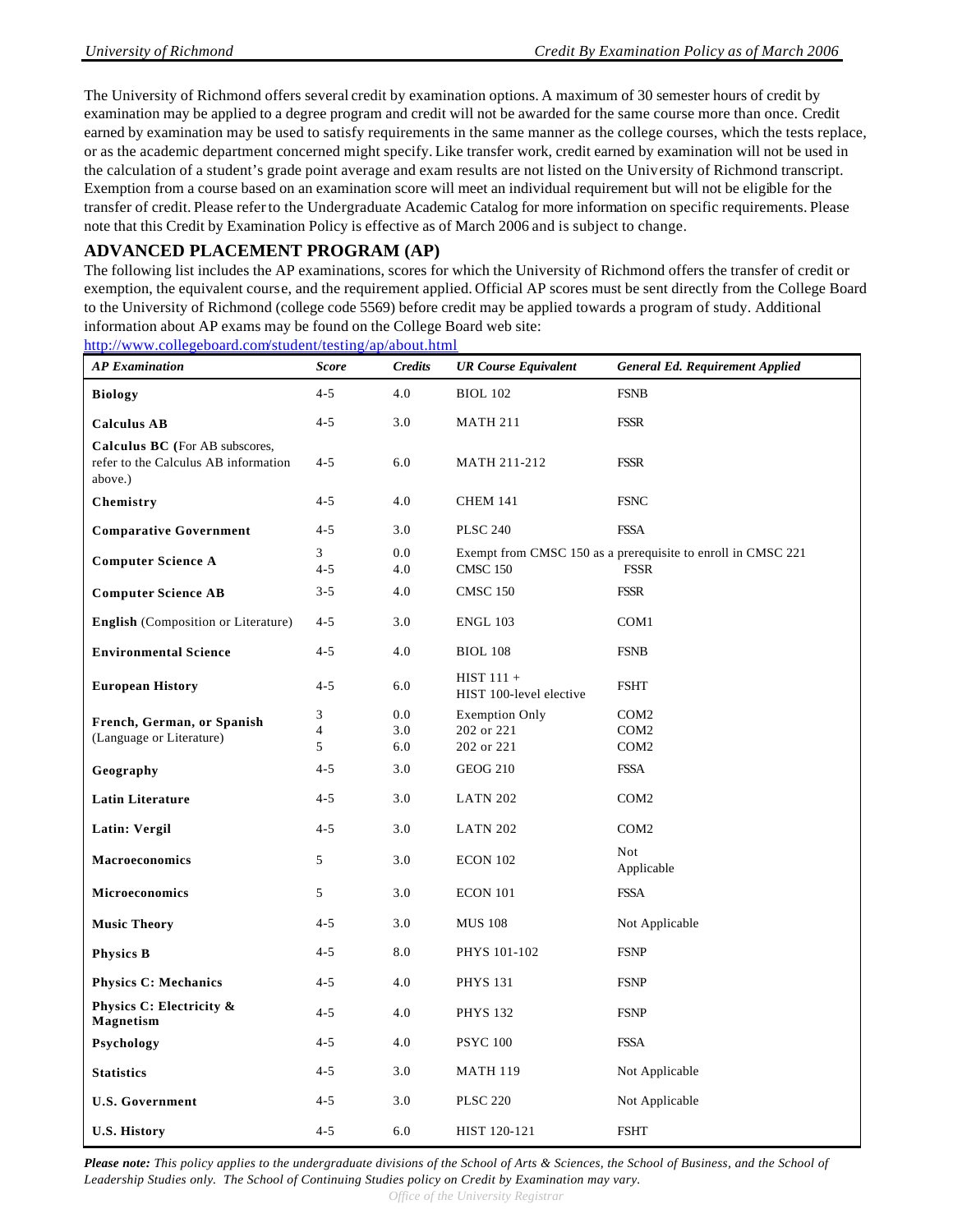## **INTERNATIONAL BACCALAUREATE**

The University of Richmond recognizes **Higher Level** exams only in the International Baccalaureate (IB) program. The following list includes the appropriate IB subject exams and scores approved by the academic department concerned to receive credit for the following equivalent courses and requirements. Official test results must be sent directly from the IB Organization to the University of Richmond before credit may be applied towards a program of study. Additional information about the IB exams may be found on their web site: http://www.ibo.org/

| <b>IB Higher Level Subject</b>     | <b>Scores</b> | <b>Credits</b> | <b>UR Course Equivalent</b>                 | <b>General Ed. Requirement Applied</b>                                  |
|------------------------------------|---------------|----------------|---------------------------------------------|-------------------------------------------------------------------------|
| Exam                               |               |                |                                             |                                                                         |
|                                    | 5             | 3.0            | <b>ENGL 103</b>                             | COM1                                                                    |
| English $(A)$                      | $6 - 7$       | 7.0            | $ENGL$ 103 +                                | COM1                                                                    |
|                                    |               |                | ENGL 200-level elective                     |                                                                         |
|                                    |               |                |                                             |                                                                         |
| English $(B)$                      | $5 - 7$       | 3.0            | ENGL 100-level elective                     | Not Applicable                                                          |
|                                    | 5             | 3.0            | 202 or 221                                  | COM <sub>2</sub>                                                        |
| Foreign Language (B): French,      | 6             | 6.0            | 202 or 221                                  | COM <sub>2</sub>                                                        |
| German, or Spanish                 | 7             | 6.0            | 202 or 221                                  | COM <sub>2</sub>                                                        |
|                                    |               |                |                                             |                                                                         |
| Foreign Language (B): All          | 5             | 3.0            | MLC elective                                | COM <sub>2</sub>                                                        |
| languages other than English,      | 6             | 6.0            | MLC elective                                | COM <sub>2</sub>                                                        |
| French, German or Spanish          | $\tau$        | 6.0            | MLC elective                                | COM <sub>2</sub>                                                        |
|                                    |               |                |                                             |                                                                         |
| Languages (A)                      | $5 - 7$       | 3.0            | MLC elective                                | COM <sub>2</sub>                                                        |
|                                    |               |                |                                             |                                                                         |
| Anthropology                       | $5 - 7$       | 3.0            | ANTH <sub>205</sub>                         | <b>FSSA</b>                                                             |
|                                    |               |                |                                             |                                                                         |
| <b>Biology</b>                     | $5 - 7$       | 4.0            | <b>BIOL 102</b>                             | <b>FSNB</b>                                                             |
|                                    |               |                |                                             |                                                                         |
| <b>Business &amp; Organization</b> | $5 - 7$       | 3.0            | BUAD-general elective                       | Not Applicable                                                          |
|                                    |               |                |                                             |                                                                         |
|                                    |               |                |                                             |                                                                         |
| Chemistry                          | $5 - 7$       | 4.0            | <b>CHEM 141</b>                             | <b>FSNC</b>                                                             |
|                                    |               |                |                                             |                                                                         |
| <b>Economics</b>                   | $6 - 7$       | 6.0            | <b>ECON 101-102</b>                         | <b>FSSA</b>                                                             |
|                                    |               |                |                                             |                                                                         |
| Greek                              | $5 - 7$       | 3.0            | <b>GREK 202</b>                             | COM <sub>2</sub>                                                        |
|                                    |               |                |                                             |                                                                         |
|                                    |               |                | $HIST 111 +$                                |                                                                         |
| <b>History of Europe</b>           | $5 - 7$       | $6.0\,$        | HIST 100-level elective                     | <b>FSHT</b>                                                             |
|                                    |               |                |                                             |                                                                         |
| All other IB Histories             | $5 - 7$       | 6.0            | 2 HIST 100-level electives                  | <b>FSHT</b>                                                             |
|                                    |               |                |                                             |                                                                         |
| Latin                              | $5 - 7$       | 3.0            | <b>LATN 202</b>                             | COM <sub>2</sub>                                                        |
|                                    |               |                |                                             |                                                                         |
| <b>Mathematics</b>                 | $6 - 7$       | 3.0            | <b>MATH 211</b>                             | <b>FSSR</b>                                                             |
|                                    |               |                |                                             | See Math and Computer Science Department Chair with your syllabus for   |
|                                    |               |                | information about additional course credit. |                                                                         |
|                                    |               |                |                                             |                                                                         |
| Music                              | $5 - 7$       | 3.0            |                                             | See Music Department Chair for information about this requirement and   |
|                                    |               |                | specific course credit.                     |                                                                         |
|                                    |               |                |                                             |                                                                         |
| Philosophy                         | $5 - 7$       | 3.0            |                                             | See Philosophy Department Chair for information about this requirement  |
|                                    |               |                | and specific course credit.                 |                                                                         |
| Physics                            | $6 - 7$       | 8.0            | PHYS 101-102                                | <b>FSNP</b>                                                             |
|                                    |               |                |                                             |                                                                         |
|                                    |               |                |                                             |                                                                         |
| Psychology                         | $5 - 7$       | 4.0            | <b>PSYC 100</b>                             | <b>FSSA</b>                                                             |
|                                    |               |                |                                             | See Theatre Department Chair and submit your: portfolio/individual      |
| <b>Theatre</b>                     | $5 - 7$       | 3.0            |                                             | project/research commission/practical play analysis for specific course |
|                                    |               |                | credit.                                     |                                                                         |

*Please note: This policy applies to the undergraduate divisions of the School of Arts & Sciences, the School of Business, and the School of Leadership Studies only. The School of Continuing Studies policy on Credit by Examination may vary.*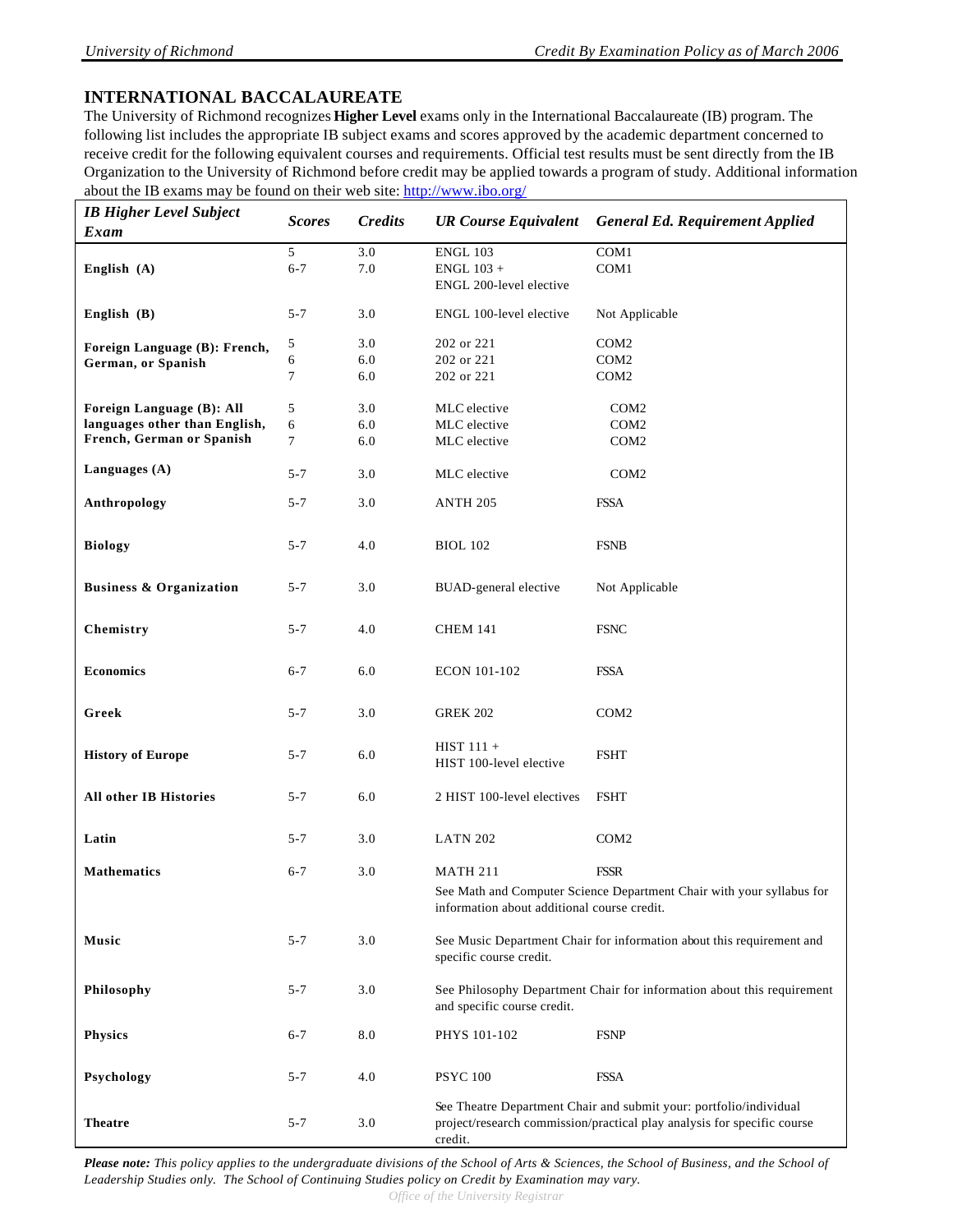### **COLLEGE LEVEL EXAMINATION PROGRAM (CLEP)**

CLEP is administered by the College Board and offers recognized exams that are designed for students to demonstrate mastery of a subject at the college level. A student may not receive credit by CLEP examination for a college course in which a failing grade was earned, for course work in which college credit has already been awarded by the University of Richmond, or in a repeat attempt to receive credit. Certain departments may decline to accept credit for CLEP subjects in lower level course work if acceptable credit has already been earned for more advanced work in the discipline.

A minimum CLEP score of 50 demonstrates course mastery for each exam discipline and is their recommended creditgranting score for the computerized testing format. The departments that accept CLEP subject exams with the minimum score of 50 are listed below. In addition to the test score, a departmental review may be required as published below. Credit earned through CLEP examinations is treated as transfer work. The credit is recorded on the permanent record in semester hours but neither grades nor quality points are given; therefore, these credits do not affect a student's grade point average.

The Office of the University Registrar handles the evaluation of CLEP test results. Any student may become eligible for this evaluation by providing the University with the results and, if required, the essay portion of the test in question. The exam scores must be sent directly from the College Board to the University of Richmond (college code 5569). Information about the administration of these exams and testing locations may be found on their web site: http://www.collegeboard.org/clep/

#### **CLEP Examinations and Credit Awarded:**

#### 1. **CLEP GENERAL EXAMINATIONS (GEs)**

Students may earn credit based on the CLEP-GE tests as shown below. Credit allowances for new or other CLEP-GE tests may be evaluated on an individual basis.

|                 | <b>Minimum</b> |                   | <b>Hours</b>  |
|-----------------|----------------|-------------------|---------------|
| CLEP-GEs        | <b>Score</b>   | <b>Equivalent</b> | <b>Credit</b> |
| Humanities      | 50             | Hum. Elec.        | $3*$          |
| Natural Science | 50             | Sci. Elec.        | $3*$          |

\*A subscore minimum of 50 or above on the Fine Arts section of the Humanities Test is acceptable even if the overall score does not reach 50.

#### **2. CLEP SUBJECT EXAMINATIONS**

The following table lists information for acceptable tests. CLEP subject tests not listed below may be evaluated on an individual basis.

| <b>Subject Exam</b>    | <b>Minimum Score*</b> | <b>Credits</b> | <b>UR Course Equivalent</b> | <b>General Ed. Requirement Applied</b> |
|------------------------|-----------------------|----------------|-----------------------------|----------------------------------------|
| American<br>Government | 50                    | 3.0            | PLSC 220 <sup>**</sup>      | Not Applicable                         |
| <b>Biology</b>         | 50                    | 4.0            | <b>BIOL 102</b>             | <b>FSNB</b>                            |
| Chemistry              | 50                    | 4.0            | <b>CHEM 141</b>             | <b>FSNC</b>                            |
| <b>Macroeconomics</b>  | 50                    | 3.0            | <b>ECON 102</b>             | Not Applicable                         |
| Microeconomics         | 50                    | 3.0            | <b>ECON 101</b>             | <b>FSSA</b>                            |

Notes: \* *Credit shall be awarded if a score of 50 or above is achieved on the computerized test; for manual testing the ACE recommended minimum score is required. \*\* An essay exam prepared by the Department of Political Science must also be passed to receive credit for the American Government CLEP test.*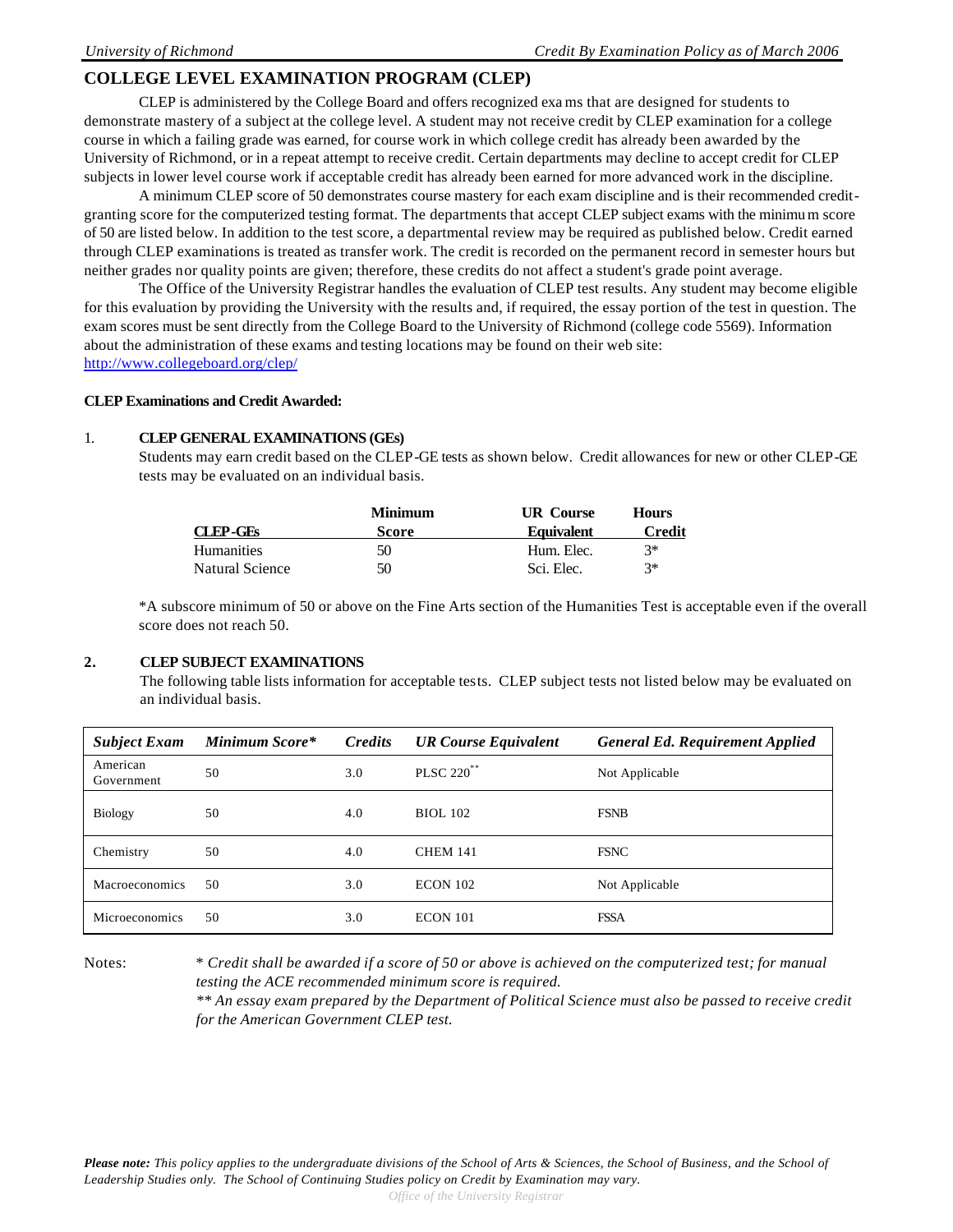# **CREDIT BY LOCAL EXAMINATION**

Credit by local examination will be granted according to the following policy:

- 1. Each department will determine which of its courses may receive credit by local examination and if this will be applied towards particular requirements.
- 2. Entering students may take the current examinations for exemptions or proficiency. After consultation with faculty advisors, they may then elect to take another examination for credit. Currently enrolled students may take the local examinations at any time they are scheduled. A list of courses for which credit by local examination may be earned will be maintained in the Office of the University Registrar. The same office will handle registration for credit by local examinations.
- 3. The local examinations for credit will be given on the second Saturday of the Fall and Spring semesters at 9:00 a.m. and 1:00 p.m., and a fee of \$25.00 will be charged for each local examination. The student must declare his/her intent and pay the fee one-week before the scheduled examination. The local examinations for credit may be given also at a time agreed upon between the department and the student.
- 4. A student may not take the same local examination more than once, nor for a course in which the student has received a failing grade. A student may not take a local examination for a lower level course in a sequence when a more advanced course within the sequence has been taken.
- 5. Local examinations for credit will be on a credit with no grade basis.
- 6. No more than 30 semester hours towards a degree may be earned by any combination of credit by examination.
- 7. The local examination will be more comprehensive than a regular final examination, and it may include such additional materials as lab techniques, oral proficiency, etc.

| COURSES AVAILABLE FOR CREDIT BY LOCAL EXAMINATION |             |             |  |  |
|---------------------------------------------------|-------------|-------------|--|--|
| <b>Subject</b>                                    | Course      | Gen Ed.     |  |  |
| Music                                             | Mus 108-109 |             |  |  |
| Philosophy                                        | Phil 251    | <b>FSSR</b> |  |  |
| Sociology                                         | Soc 101     | <b>FSSA</b> |  |  |

# **EXEMPTION BY EXAMINATION**

An exemption means that a student does not have to complete a course or courses to fulfill a particular requirement for their degree and/or does not have to fulfill the course in order to take upper level coursework in the appropriate subject. However, an exemption does not constitute the transfer of credit and the student must still obtain the required number of earned credits in order to graduate. Please refer to the Undergraduate Academic Catalog for the number of credits required for a specified degree program. In addition to the exemptions based on AP examination scores, the University of Richmond offers the following exemptions based on the following test scores:

| <b>Test</b>                                             | <b>Score</b>                                                                         | C <sub>redits</sub> <sup>T</sup> | <b>UR Course Equivalent</b>                                               | Gen Ed. Requirement Applied |
|---------------------------------------------------------|--------------------------------------------------------------------------------------|----------------------------------|---------------------------------------------------------------------------|-----------------------------|
| <b>SAT Writing</b>                                      | 660 or higher                                                                        | 0.0                              | <b>ENGL 103</b>                                                           | COM <sub>1</sub>            |
| Prior to 2006                                           |                                                                                      |                                  |                                                                           |                             |
| <b>SAT II Subject Test:</b>                             |                                                                                      |                                  |                                                                           |                             |
| Writing                                                 | 660 or higher                                                                        | 0.0                              | <b>ENGL 103</b>                                                           | COM <sub>1</sub>            |
| <b>Foreign Language</b><br>(Language or<br>Listening)   | 630 or higher                                                                        | 0.0                              | Varies-Meets the final<br>intermediate level of the<br>specified language | COM <sub>2</sub>            |
| <b>TOEFL</b> (Test of English as<br>a Foreign Language) | 550 or higher (manual)<br>213 or higher<br>(computerized)<br>80 or higher (internet) | 0.0                              | Varies                                                                    | COM2                        |
| <b>ACT Composite</b>                                    | 30 or higher                                                                         | 0.0                              | <b>ENGL 103</b>                                                           | COM <sub>1</sub>            |

 $\overline{\phantom{a}}$ 

<sup>&</sup>lt;sup>1</sup> Credit is not awarded for exemptions.

*Please note: This policy applies to the undergraduate divisions of the School of Arts & Sciences, the School of Business, and the School of Leadership Studies only. The School of Continuing Studies policy on Credit by Examination may vary.*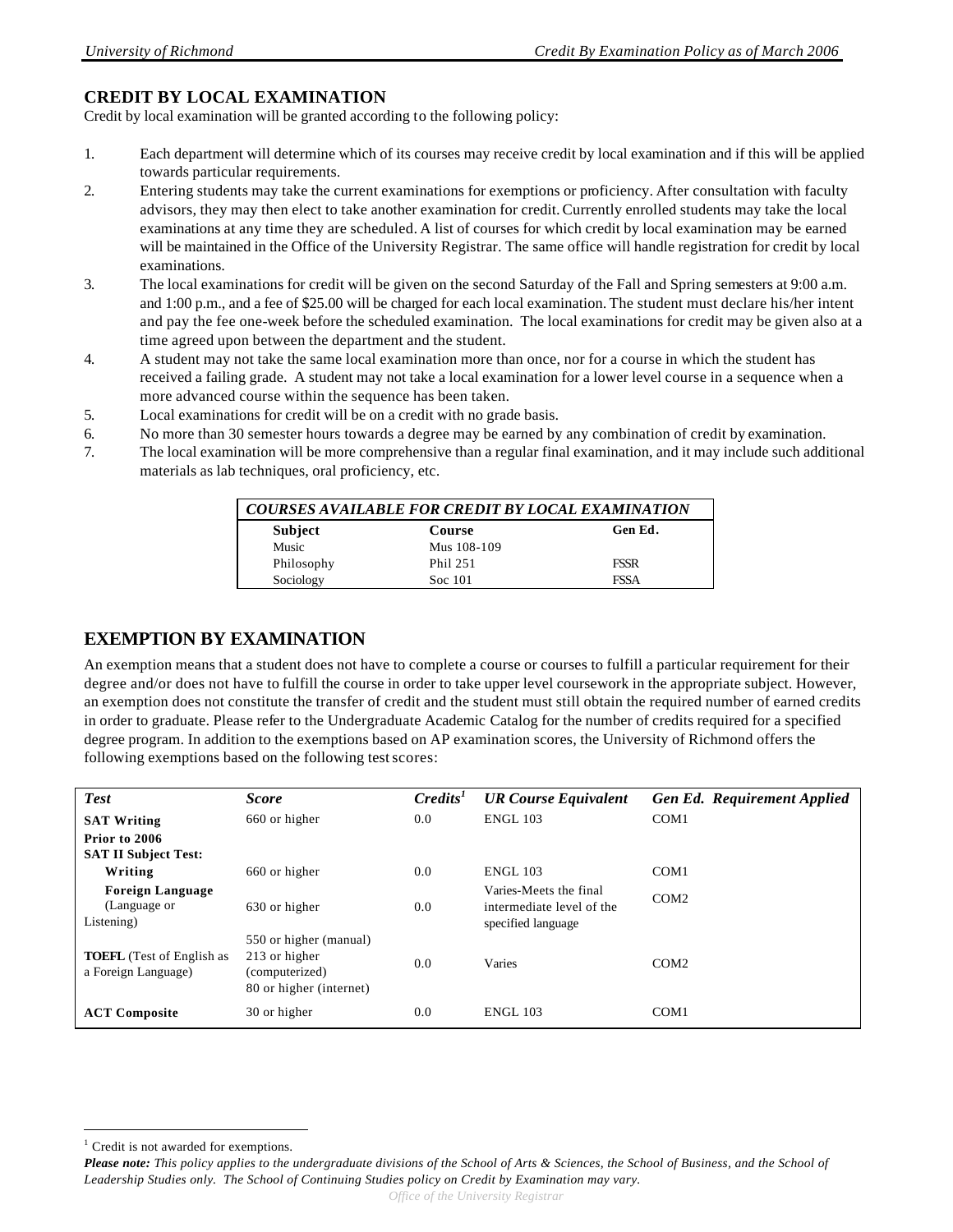# **INTERNATIONAL EXAMINATIONS:**

The following are guidelines for the advance standing examinations from British, French, German, Italian, and Icelandic based educational systems. The Office of the University Registrar and the Office of Admission will further serve students with these and other international exams on a case-by-case basis.

### **GENERAL CERTIFICATE OF EDUCATION**

The examinations for the General Certificate of Secondary Education (GCSE) are tests in individual subjects for students completing secondary and pre-university studies in a British-based educational system. The University of Richmond will award elective credit hours for most examinations with a grade of *C* or better, provided the examination was taken at the Advanced Level (A-level) as opposed to the Ordinary Level (O-level). "A pass in an A-level subject may be considered at least comparable to completion of the two-course introductory sequence in the subject in an American institution (a pass is defined as a *C* or better)."<sup>2</sup> The University Registrar has accepted this transfer policy in principle as of January 30,1995. A student with an acceptable grade on an A-level examination will receive six earned hours of elective credit for the given subject (science subjects receive eight earned hours). Once in residence, students may request a review of their GCSE A-level examinations for specified course equivalencies and requirements. Qualifying exams in a modern language offered at the University of Richmond will be accepted towards 200-level credit in the language meeting the Communication Skills II (COM2) requirement.

Because it is difficult to obtain the official GCSE examination results directly, the student must present to the Registrar's Office his or her **original GCSE certificates as issued by the examining board.** The Registrar's Office will make a copy of the original certificates for their records, and the student will keep the originals. If the authenticity of the original certificates is questionable, an official letter confirming the examination results should be sent directly from the appropriate examining board directly to the Registrar's Office. Further details regarding GCSE fraud may be found in the World Education Series volume on the United Kingdom.

### **FRENCH BACCALAUREATE**

The examinations for the French Baccalaureate are tests in individual subjects for students completing secondary and preuniversity studies in a French based educational system. The University of Richmond will award elective credit hours for most examinations in subjects with a coefficient of 4 or higher and a grade of 12 or higher. A student with an acceptable coefficient and grade will receive six earned hours of elective credit for the given subject (science subjects receive eight earned hours). Once in residence, students may request a review of the content of their examinations for specified course equivalencies and requirements. Qualifying exams in a modern language offered at the University of Richmond will be accepted towards 200-level credit in the language meeting the Communication Skills II (COM2) requirement.

The student must present to the Registrar's Office his or her **original certificate (***Diplome de Baccalaureate***) and examination results**. The Registrar's Office will make their official copy of the original certificates for their records, and the student will keep the originals. If the authenticity of the original certificates is questionable, an official letter confirming the examination results should be sent directly from the appropriate examining board directly to the Registrar's Office.

### **GERMAN ABITUR**

 $\overline{\phantom{a}}$ 

The final examinations for the German Abitur are tests in individual subjects for students completing secondary and preuniversity studies in the German educational system. The University of Richmond will award elective credit hours for most academic subject final examinations in which a grade of 9 or higher is earned. A student with these acceptable results will receive six earned hours of elective credit for the given subject (science subjects receive eight earned hours). Once in residence, students may request a review of the content of their examinations for specified course equivalencies and requirements. Qualifying exams in a modern language offered at the University of Richmond will be accepted towards 200-level credit in the language meeting the Communication Skills II (COM2) requirement.

The student must present to the Registrar's Office his or her **original certificate (***Zuegnis der Allgemeinen Hochschulreife***)**. The Registrar's Office will make their official copy of the original certificates for their records and the student will keep the originals. If the authenticity of the original certificates is questionable, an official letter confirming the examination results should be sent directly from the appropriate examining board directly to the Registrar's Office.

<sup>2</sup> World Education Series, United Kingdom (1976) p 39

*Office of the University Registrar* 

*Please note: This policy applies to the undergraduate divisions of the School of Arts & Sciences, the School of Business, and the School of Leadership Studies only. The School of Continuing Studies policy on Credit by Examination may vary.*